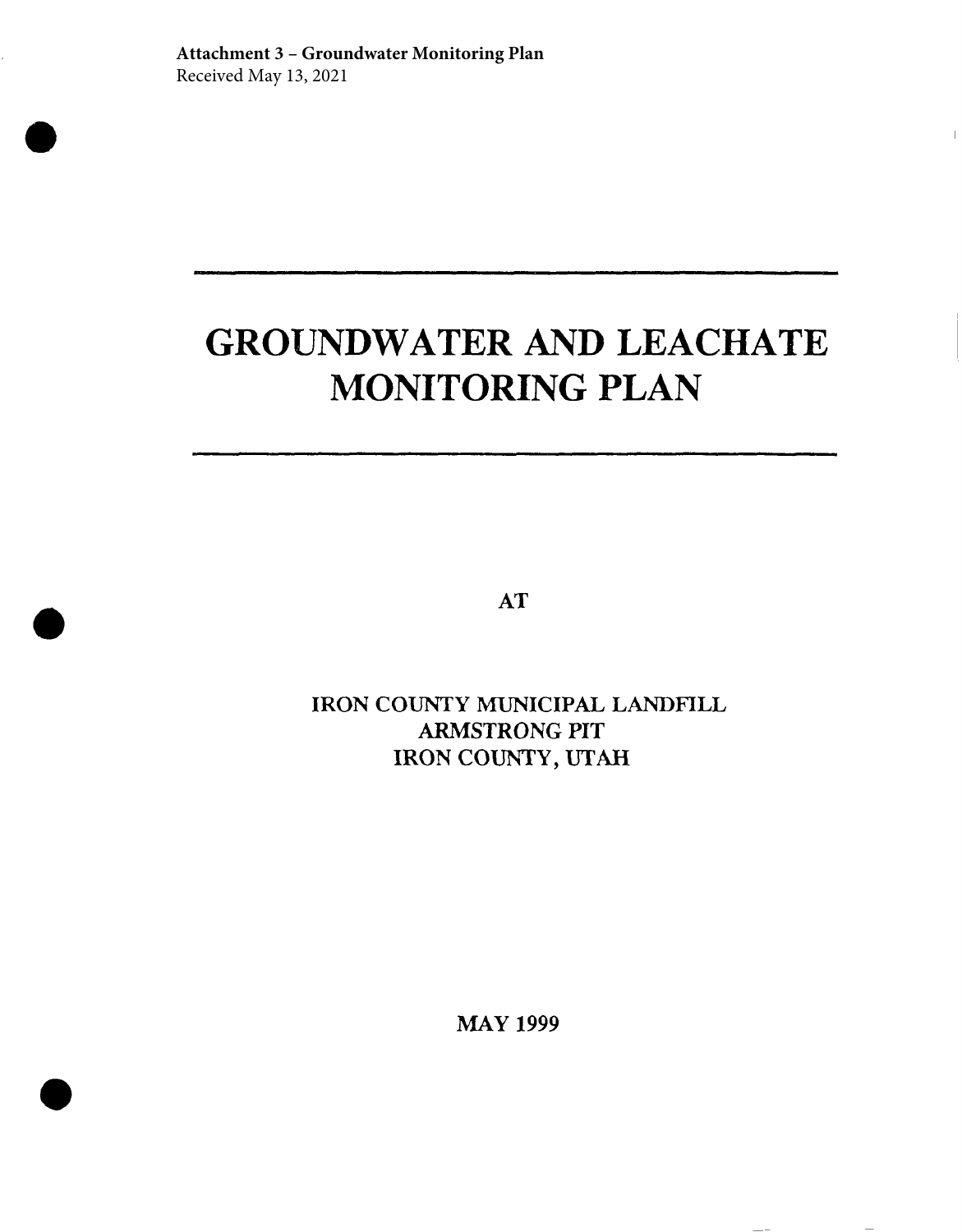## **GROUNDWATER AND LEACHATE MONITORING PLAN**

AT

IRON COUNTY MUMCIPAL LANDFILL ARMSTRONG PIT IRON COUNTY, UTAH

Prepared for

IRON COUNTY SOLID WASTE 3127 N Iron Sprmgs Road Cedar City, Utah 84720

Prepared By

BINGHAM ENVIRONMENTAL, INC 5160 Wiley Post Way Salt Lake City, Utah 84116

May 5, 1999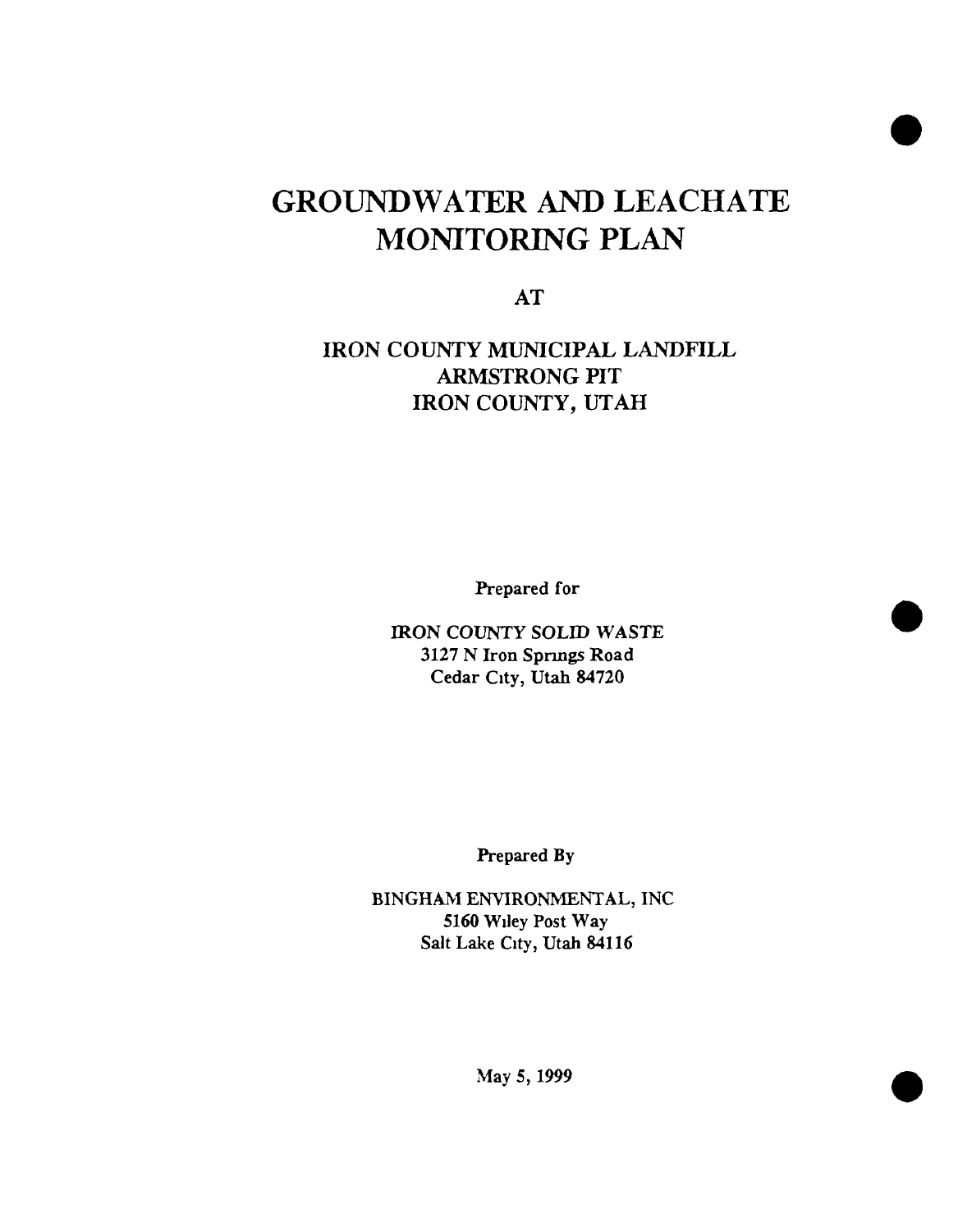#### **GROUNDWATER AND LEACHATE MONITORING PLAN**

#### **TABLE OF CONTENTS**

| <b>SECTION ONE</b>   |                                    |   |
|----------------------|------------------------------------|---|
| <b>INTRODUCTION</b>  |                                    |   |
| 11                   | <b>GENERAL</b>                     |   |
| 12                   | <b>HYDROGEOLOGY</b>                |   |
| <b>SECTION TWO</b>   |                                    | 3 |
|                      | GROUNDWATER MONITORING NETWORK     |   |
|                      | AND LEACHATE MONITORING LYSIMETER  | 3 |
| 2.1                  | MONITOR WELL NETWORK               | 3 |
| 22                   | <b>COLLECTION LYSIMETER</b>        | 4 |
| <b>SECTION THREE</b> |                                    | 5 |
|                      | GROUNDWATER SAMPLING PROCEDURES    | 5 |
| 31                   | <b>GENERAL</b>                     | 5 |
| 32                   | WATER LEVEL MEASUREMENTS           | 5 |
| 3 <sub>3</sub>       | WELL MICROPURGING                  | 6 |
| 34                   | FIELD MEASUREMENTS                 | 6 |
| 3 <sub>5</sub>       | SAMPLE COLLECTION AND PRESERVATION | 7 |
| 36                   | <b>DECONTAMINATION</b>             | 8 |
| 37                   | SAMPLE HANDLING                    | 8 |
| 38                   | <b>DOCUMENTATION</b>               | 8 |
| 39                   | SAMPLE IDENTIFICATION              | 9 |

| <b>SECTION FIVE</b> |                               |  |
|---------------------|-------------------------------|--|
| SAMPLE ANALYSIS     |                               |  |
|                     | DETECTION MONITORING ANALYSIS |  |

•

 $\frac{1}{4}$ 

•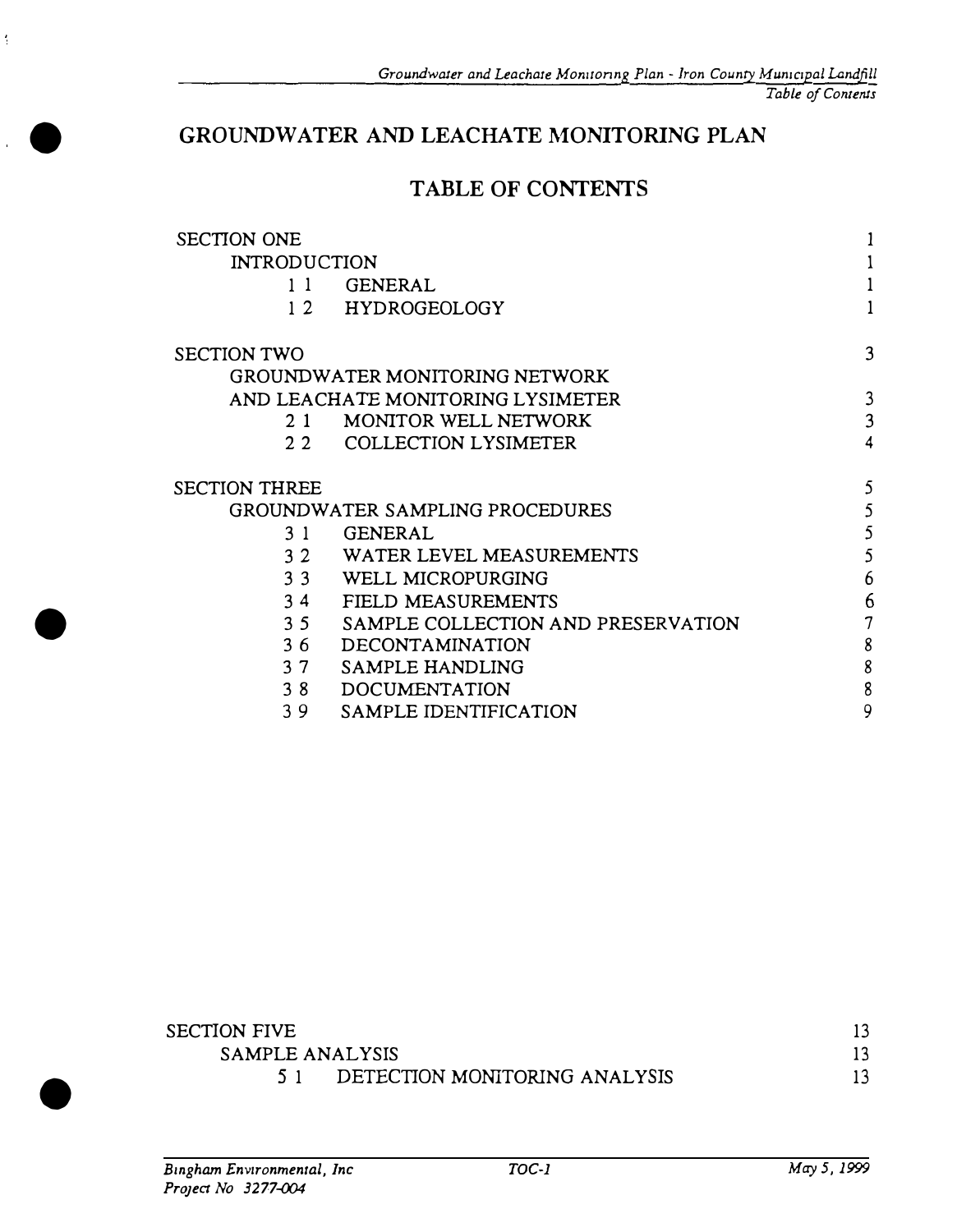| <b>SECTION SIX</b>   |                                                       | 14 |
|----------------------|-------------------------------------------------------|----|
|                      | QUALITY ASSURANCE/QUALITY CONTROL                     | 14 |
| 6 1                  | <b>ACCURACY</b>                                       | 14 |
|                      | 62 PRECISION                                          | 14 |
| 63                   | QA/QC SAMPLES                                         | 15 |
|                      | 6 3 1 Field Duplicates                                | 15 |
|                      | 6 3 2 Laboratory QA/QC Samples                        | 15 |
|                      | 6 3 3 Trip and Field Blanks                           | 16 |
| 64                   | REPORTING LIMITS                                      | 16 |
|                      | 65 LABORATORY INTERNAL QUALITY CONTROL                | 16 |
|                      | 6 5 1 Calibration Procedures and Frequency            | 16 |
|                      | 6 5 2 Internal Quality Control Checks                 | 17 |
|                      | 6.5.3 Preventive Maintenance Procedures and Schedules | 17 |
|                      | 6 5 4 Corrective Action for Laboratory Problems       | 17 |
| <b>SECTION SEVEN</b> |                                                       | 18 |
|                      | DATA ANALYSIS PLAN                                    | 18 |
|                      | 7 1 DATA VALIDATION                                   | 18 |
|                      | 72 DATA ANALYSIS                                      | 19 |
|                      | 73 DATA REPORTING                                     | 19 |
| <b>SECTION EIGHT</b> |                                                       | 20 |
| <b>SITE SAFETY</b>   |                                                       | 20 |
| 8 1                  | DRILLING                                              | 20 |
| 82                   | MONITORING                                            | 20 |
| <b>SECTION NINE</b>  |                                                       | 21 |
| <b>REFERENCES</b>    |                                                       | 21 |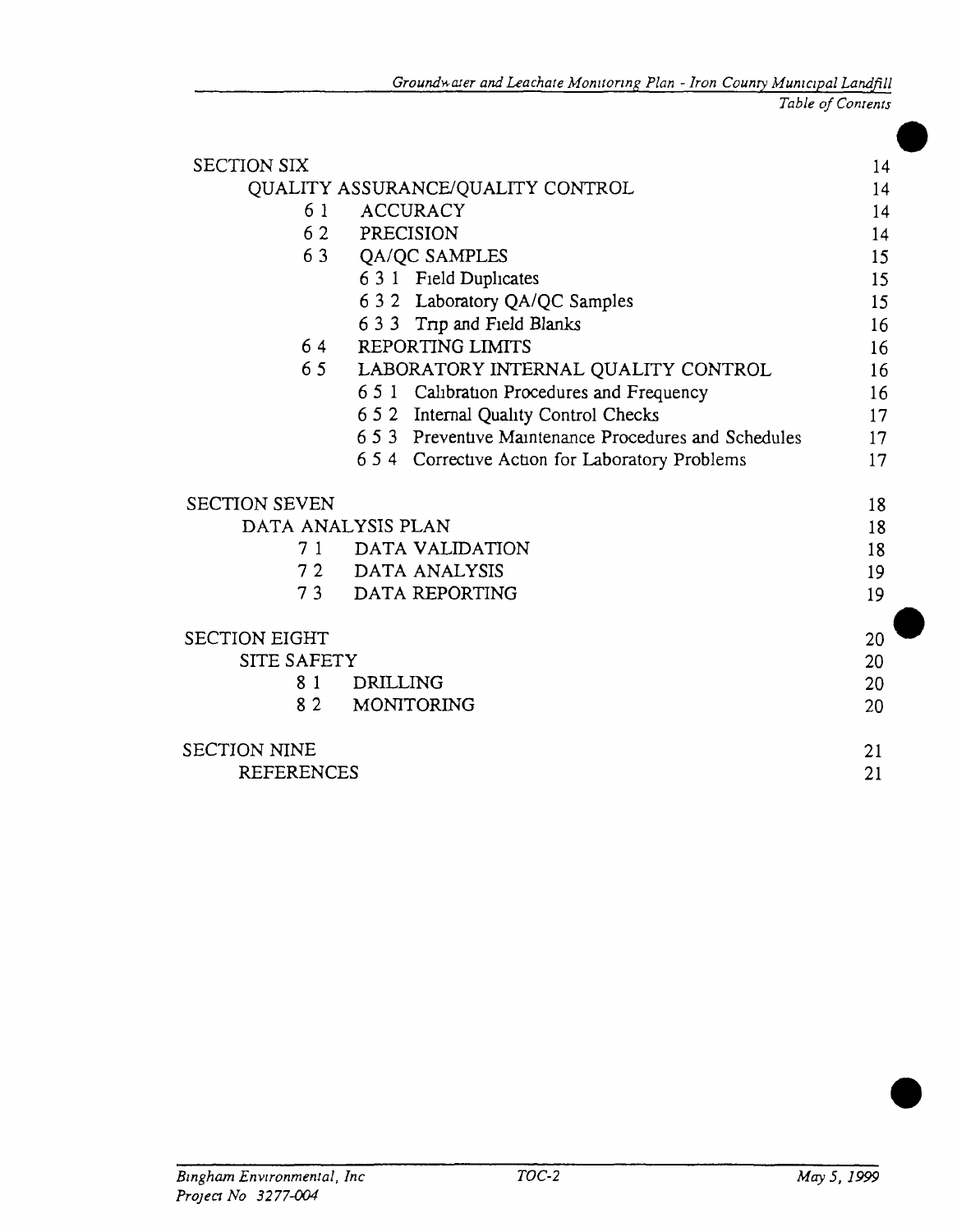#### LIST OF *TABLES*

- Table 1 Monitor Well Completion Details
- Table 2 Summary of Monitor Well Locations and Elevations
- Table 3 Required Sample Containers and Preservatives
- Table 4 Landfill Groundwater Samplmg Constituents

#### **LIST OF FIGURES**

Figure 1 Site Map

•

•

•

#### **LIST OF ATTACHMENTS**

Attachment 1 Well Logs Completion Details Attachment 2 Sampling Forms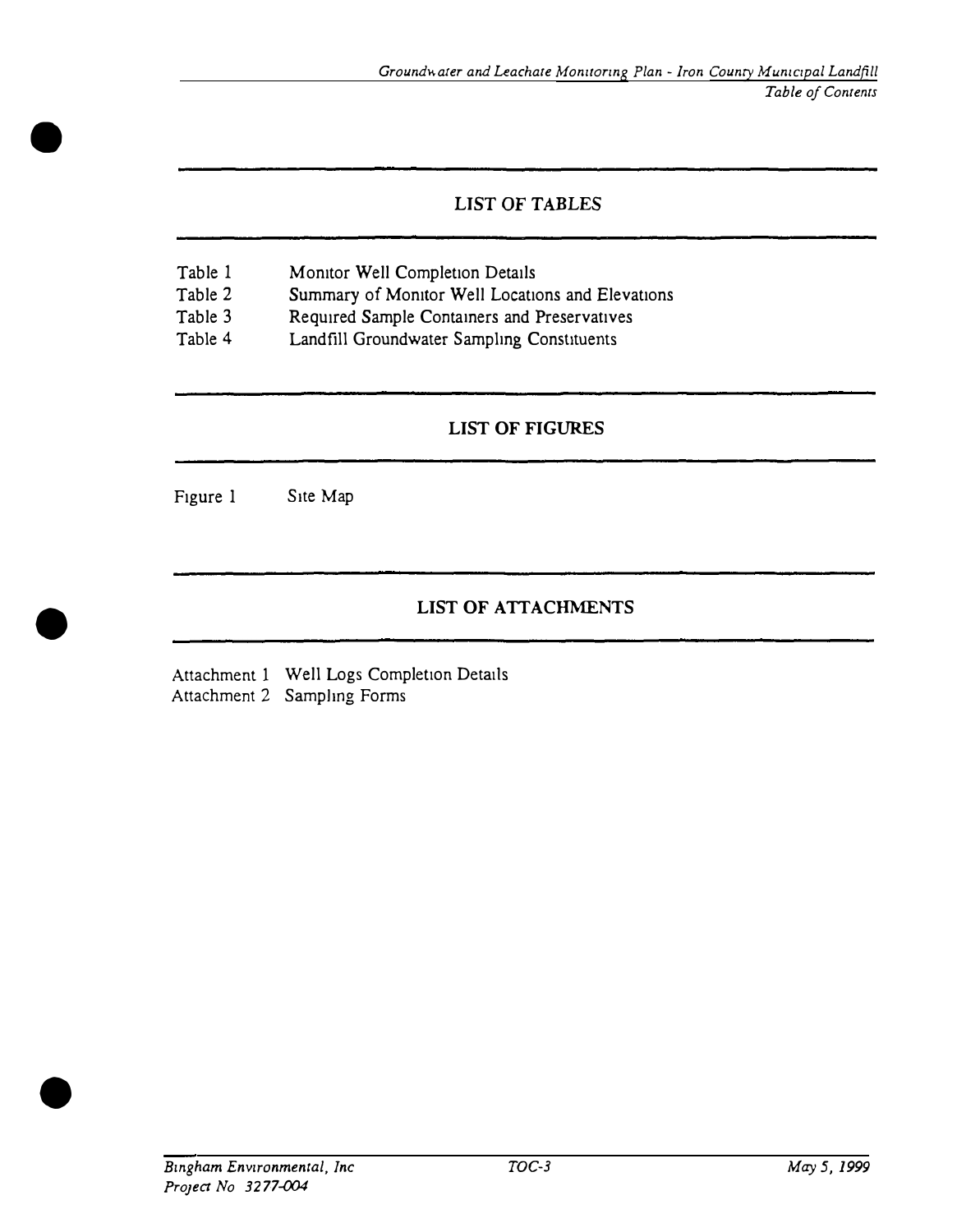•

•

### **SECTION ONE**

## **INTRODUCTION**

#### **11 GENERAL**

The Iron County Municipal Landfill (Armstrong Pit) is a Class I noncommercial municipal solid waste (MSW) landfill owned and operated by Iron County It is a solid waste disposal facility for both communities and unincorporated areas of Iron County The landfill is located west of Cedar City m Township 35 South, Range 12 West, Section 32 m an abandoned open pit iron mme on the east slope of Granite Mountam near Iron Sprmgs The Armstrong Pit began acceptmg sohd waste in September of 1994 and has a design capacity of 4.2 million cubic yards

This Groundwater and Leachate Momtormg Plan provides specific details on procedures and methods that will be used in the field and laboratory to meet project objectives for data quality of all groundwater monitoring required under R315-308-2 Specific statistical methods to be used m determmmg whether a s1gmficant change has occurred as compared to background will consist of the control chart approach

#### **1 2 HYDROGEOLOGY**

The geology and hydrogeology of this site has been studied for many years by government agencies and nunmg compames Previous work at Granite Mountam was compiled by MacKm, Nelson, and Rowley (1976) and was fully detailed by Tahoma Resources (1990) m the last apphcat1on

The geology of the Iron Spring district, which contains the landfill, is complex The area is in the transition zone between the Colorado Plateau and the Basin and Range provinces, and has been structurally active since at least early Cretaceous time This activity has created several faults which influence the aquifers in the area These faults create fault controlled aquitards separatmg the bedrock mountams from the alluvial aquifers For example, the Blowout Pit, on the south flank of Iron Mountam has filled with water to approximately 6,275 feet above sea level while a water well five miles north of the Blowout Pit has static level of 5,120 feet above sea level, 1,155 feet lower than the water level at Blowout Pit The water well pump tests showed no significant drawdown indicating a highly transmissive alluvial aquifer The apparent difference between the two water levels 1s the presence of the Eight Mile Pass Fault Zone, located between them

At the landfill site, bedrock is exposed at the surface indicating the shallowest zones of groundwater occur in fractured quartz monzonite and sedimentary rocks These bedrock aquifers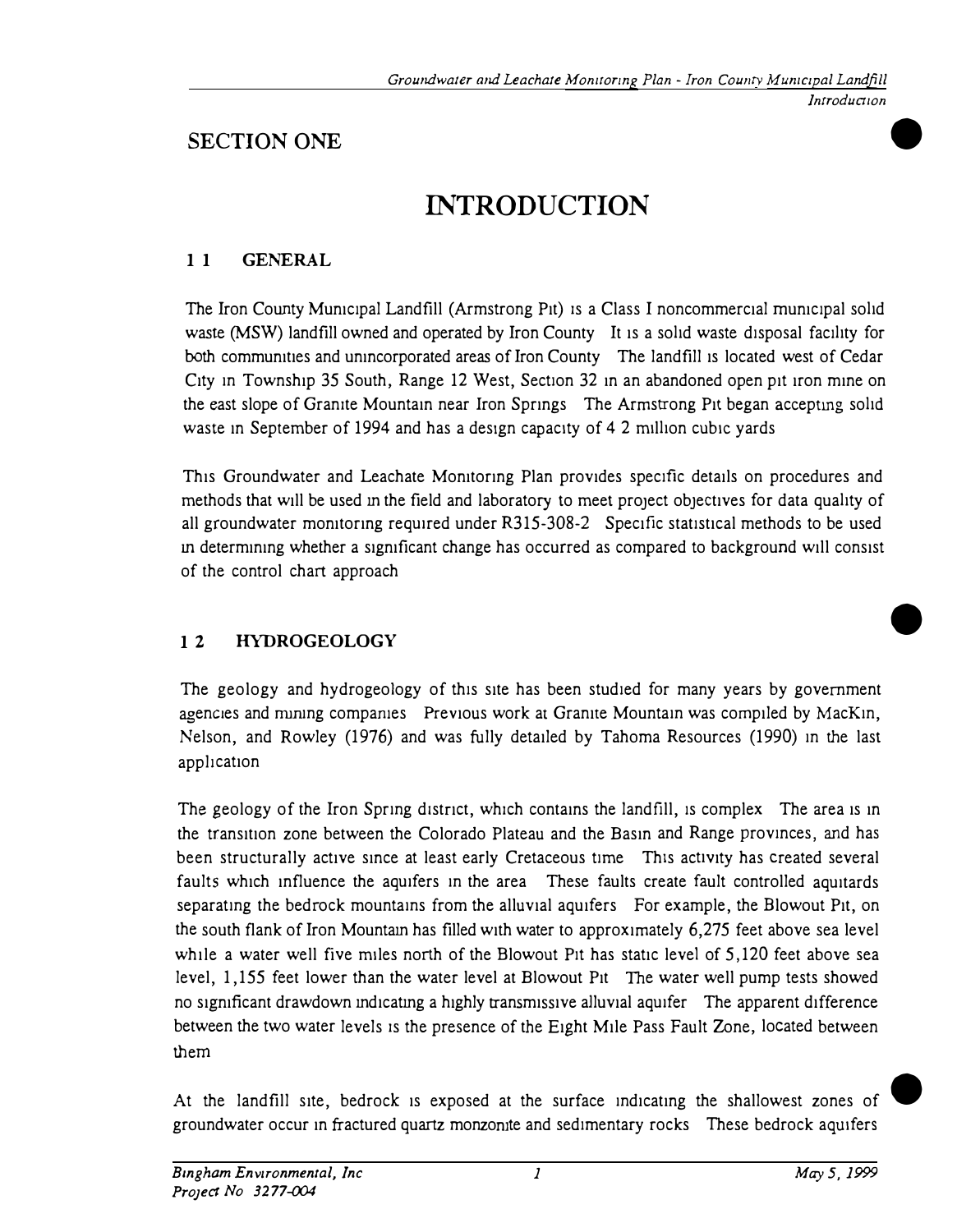have been explored by drilling The drilling indicated that at the landfill site, approximately 50 feet of iron ore is present at the surface of the pit bottom followed by a fault gouge encountered for the next 15 feet Immediately beneath the fault is a confined aquifer in quartzite and sandstone This aquifer is present through the site, however, it seems likely fault aquitards isolate sections from communicating one with another The Cory-Armstrong and Eight Mile Pass fault zones act as aquitards between the bedrock aquifer at the site and the potable water supply in Cedar City

The alluvial aquifer nearest to the site is the Iron Spring Creek water table aquifer This aquifer appears to be perched above the bedrock aquifers present at the site, and is distinctly different chemically, indicating the two aquifers are not interconnected

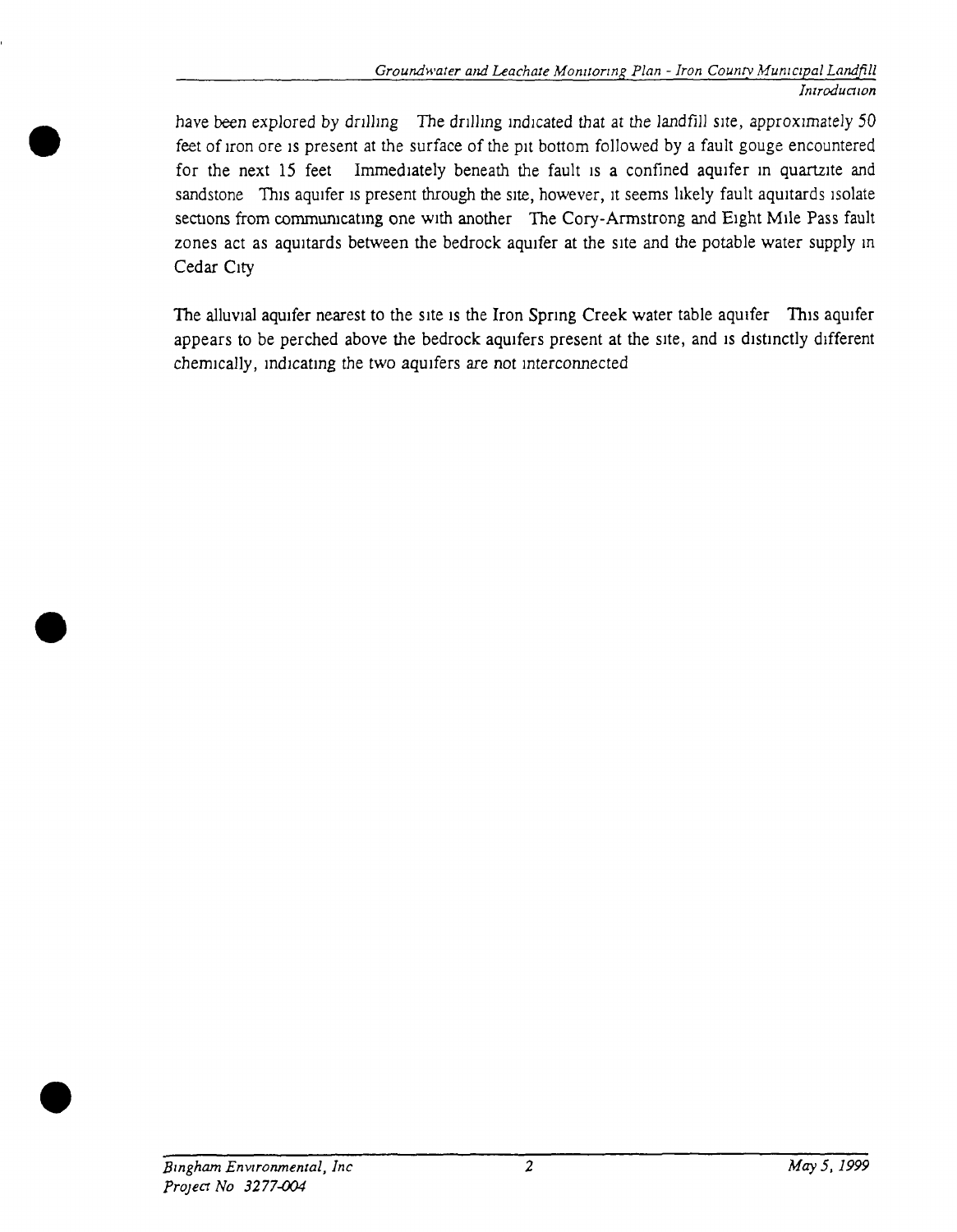## **GROUNDWATER MONITORING NETWORK**

#### **2 1 MONITOR WELL NETWORK**

The approved compliance monitor well network at the Iron County Municipal Landfill consists of three (3) monitoring wells identified as BH-2, BH-5 and BH-7 Locations of the wells are shown on Figure 1 Monitoring well completion details and survey information for the compliance monitor wells are summanzed in Tables 1 and 2 respectively Details of the monitor wells are provided m Attachment 1

| Table 1                                                           |          |               |          |             |
|-------------------------------------------------------------------|----------|---------------|----------|-------------|
| MONITOR WELL COMPLETION DETAILS<br>Iron County Municipal Landfill |          |               |          |             |
| Elevation Above Mean Sea Level (feet)                             |          |               |          |             |
| Well ID                                                           | Screen   |               | Pump     | Groundwater |
|                                                                   | Top      | <b>Bottom</b> | Intake   | (Mar 1998)  |
| $BH-2$                                                            | 5,352 68 | 5,332 68      | 5,343 18 | 5,387 98    |
| $BH-5$                                                            | 5,464 03 | 5,444 03*     | 5,449 13 | 5,483 03    |
| $BH-7$                                                            | 5,453 72 | 5,433 72      | 5,438 72 | 5,482 72    |

Estimated based on reported well specifications

| ٢. |  |
|----|--|
|----|--|

| SUMMARY OF MONITOR WELL LOCATIONS AND ELEVATIONS<br><b>Iron County Municipal Landfill</b> |                    |                   |                                                |
|-------------------------------------------------------------------------------------------|--------------------|-------------------|------------------------------------------------|
| Well ID                                                                                   | Northing<br>(feet) | Easting<br>(feet) | Elevation<br>Ground Surface<br>$(\text{feet})$ |
| $BH-2$                                                                                    | 12,072 6           | 9,636 6           | 5,652 18                                       |
| $BH-5$                                                                                    | 10,703 4           | 8,7079            | 5,857 03                                       |
| $BH-7$                                                                                    | 8,665 1            | 8,1860            | 5,923 72                                       |

•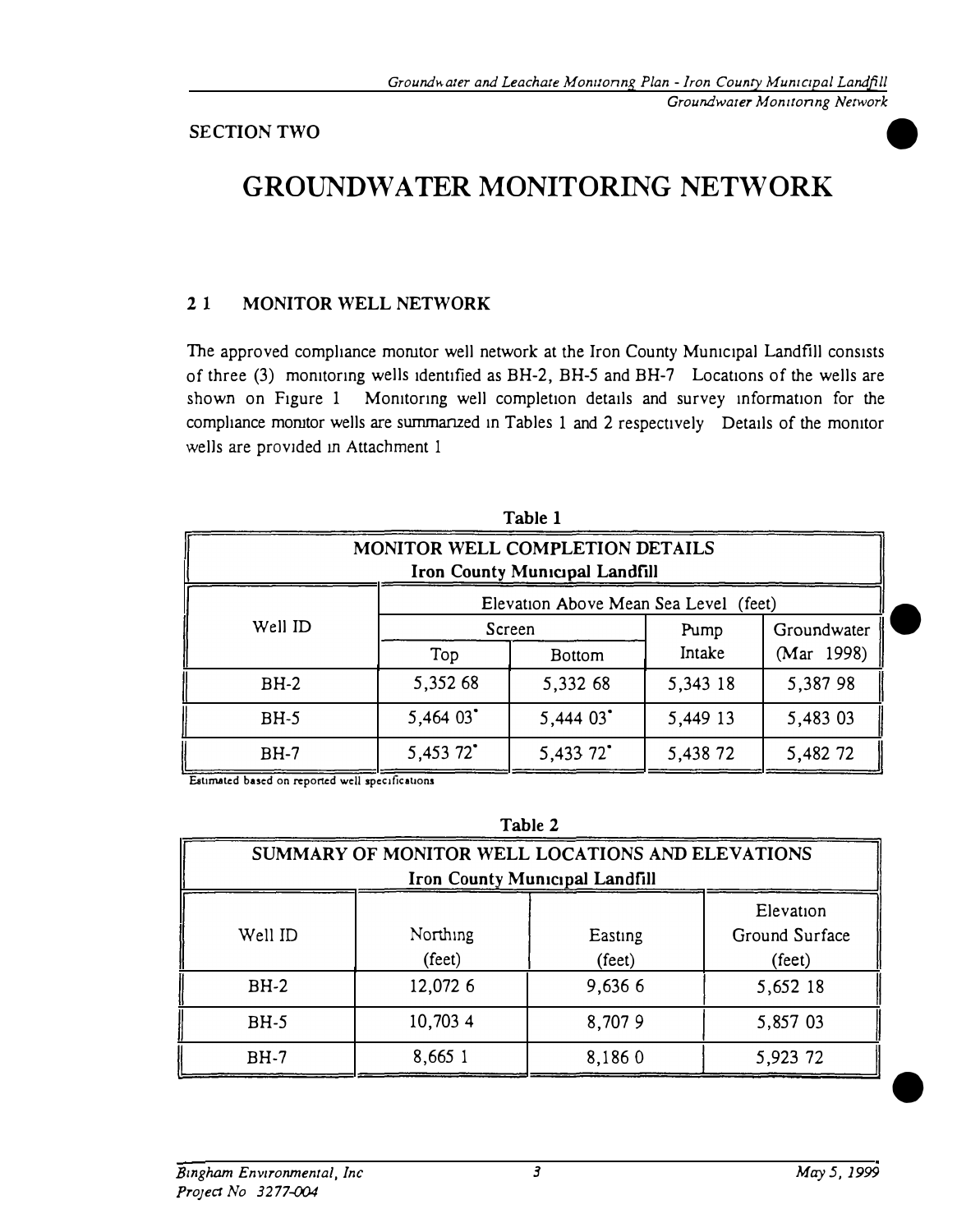#### **SECTION THREE**

## **GROUNDWATER SAMPLING PROCEDURES**

The following subsections detail specific sampling techniques and methodology to be used during all groundwater monitoring to provide consistent quality groundwater data Sampling personnel must have a copy of the approved Groundwater and Leachate Momtoring Plan m the field durmg each groundwater sampling event Groundwater monitoring network wells are required to be sampled semi-annually according to  $R315-308-2(4)(b)$  after background levels are established

#### **3 I GENERAL**

The sampling procedures consist of obtaining groundwater samples from the compliance monitor wells, identified in Section 2 1, utilizing a dedicated bladder pump system and micro-purging techniques Coordination for conducting the sampling events will be established prior to sampling Sampling equipment will be prepared and properly calibrated prior to sampling each monitor well All information obtained in the field shall be recorded on a Groundwater Monitoring Data Sheet, similar to the one presented in Attachment 2

Upon arrival at a well, the condition of each of the monitor wells will be observed and noted on the field data sheet, 1 e , that the wells are secured with a lock, that the apron 1s mtact, and the outer casing is in good repair Any required repairs will be noted on the field sampling sheets

The monitor wells shall be sampled using currently accepted and approved technology or approved equivalent techniques Groundwater samplmg will be performed by competent personnel who are fam1har with proper sampling techniques and health and safety procedures Groundwater samplers should also be knowledgeable m techniques of well purgmg, sample collection and preservation, decontamination, and quality assurance/quality control  $(QA/QC)$ The sampler will wear a new pair of latex gloves at each well for handling sampling equipment and containers

#### **3 2 WATER LEVEL MEASUREMENTS**

A special cap is installed on the protective casing of each well for installation of the dedicated bladder pump Water levels will be taken through the access hole m the cap and the depth to groundwater measured from the top of the cap An air line may be installed alongside the dedicated bladder pump to obtain depth to groundwater measurements The elevations of the caps will be determmed by a registered engmeer or hcensed surveyor and reported to the nearest O 01 foot Pnor to and sampling, water level readings must be obtamed usmg a conductivity-based water level indicator or equivalent instrument capable of obtaining measurements to the nearest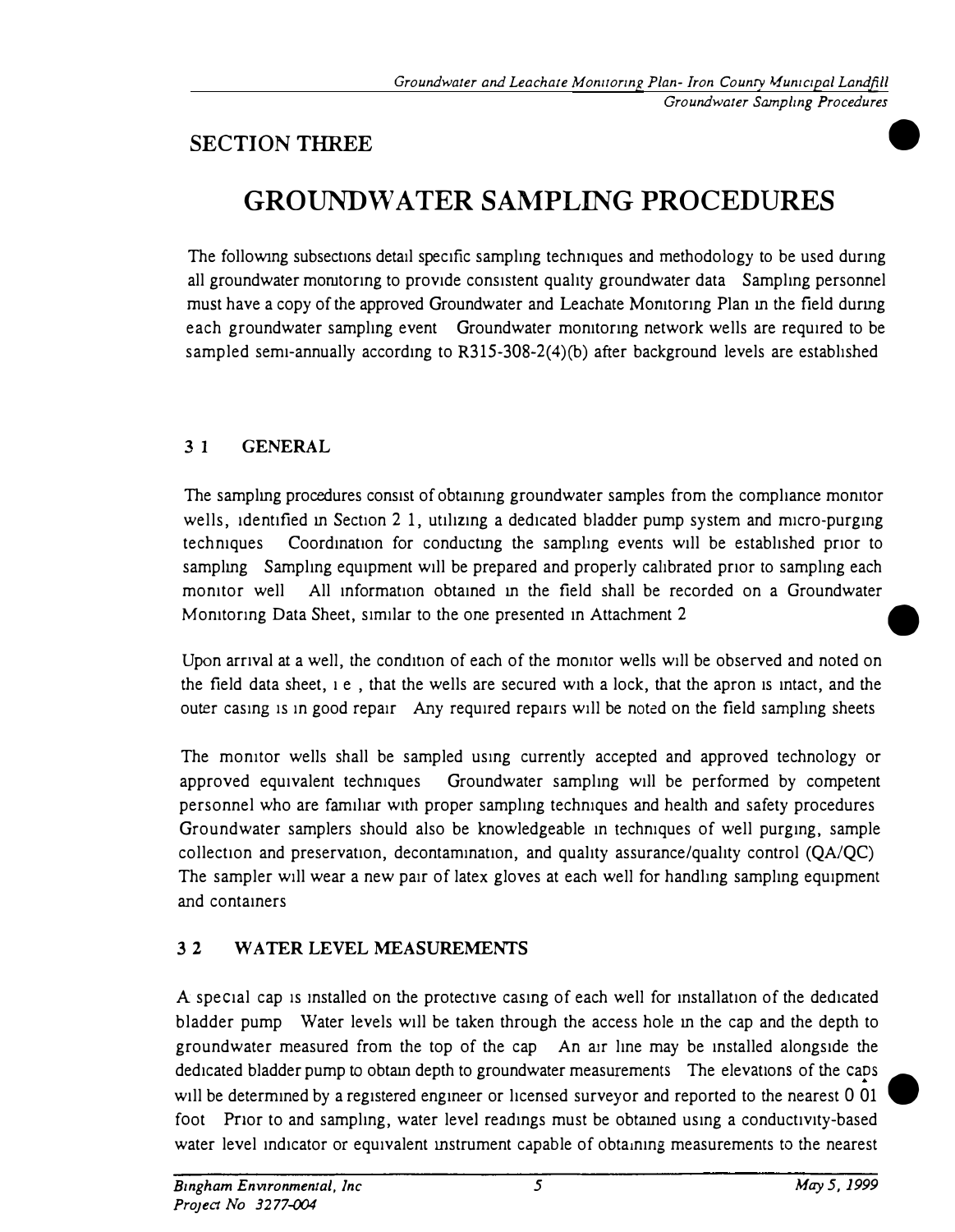0 01 feet The probe will be decontaminated between use at each well by washing with a nonphosphate detergent and rinsing three times with deiomzed or distilled water The probe will then be lowered into the well casmg until the level indicator alarm sounds or light goes on The depth to water is read from the top of the cap to the nearest 0 01 foot This measurement will be repeated until two consecutive readings agree to the nearest 0 01 foot The depth to groundwater will be recorded immediately on the Groundwater Monitoring Data Sheet to the nearest 0 01 feet Water levels should be measured every 5 minutes or every 5 pump cycles during purging to monitor for excessive drawdown The pumping rate should be decreased if the water level drops more than 0 2 feet below the initial water level measurement The water level should also be taken post sampling just prior to turning off the pump to determine if pumping has created excessive drawdown and adjustment of pumping rates are necessary

#### 3 3 WELL MICROPURGING

Prior to sampling, the wells will be purged, using micro-purging techniques, to ensure the groundwater sample is representative of formation water The pump controller will be attached to the pump air supply line The oil-Iess compressor, if used, should be located downwind and away from the well, to minimize the potential for sample contamination from exhaust gases Compressed gas may be used and the air supply line attached to the pump controller The pump should be started and adjusted to a discharge rate at or below 0 5 liters per minute The groundwater which is being discharged from the well should be monitored for specific conductance dissolved oxygen, temperature, and pH All four parameters will be recorded on the field data sheets at 3 minute intervals The groundwater sample will be collected after all four parameters have stabilized (three consecutive measurements within 10%), indicating adequate purging At a minimum, the amount of water that can be contained by the tubing from the pump to the ground surface will be purged from the well to ensure sample quality

Purge water will be disposed of on the ground surface no closer than 20 feet from any well If any well produces water with constituents exceeding primary drinking water quality standards (determined from the most recent sampling event) all purge water from that well will be containerized and disposed of appropriately

#### 3 4 FIELD MEASUREMENTS

Field parameters, including specific conductance, dissolved oxygen, temperature, and pH, will be monitored at three minute intervals and recorded on field data sheets After the parameters stabilize the groundwater sample will be collected Monitoring probes will not be placed into the sample containers which will be submitted to the laboratory for analysis After the water in the beaker is tested for field parameters it will be disposed of After samples have been collected for laboratory analysis, another beaker of water is to be retested for pH, temperature, dissolved oxygen, and specific conductance as a measure of purging efficiency and as a check of the stability of the water samples over time These readings, along with date, time, well ID, purge

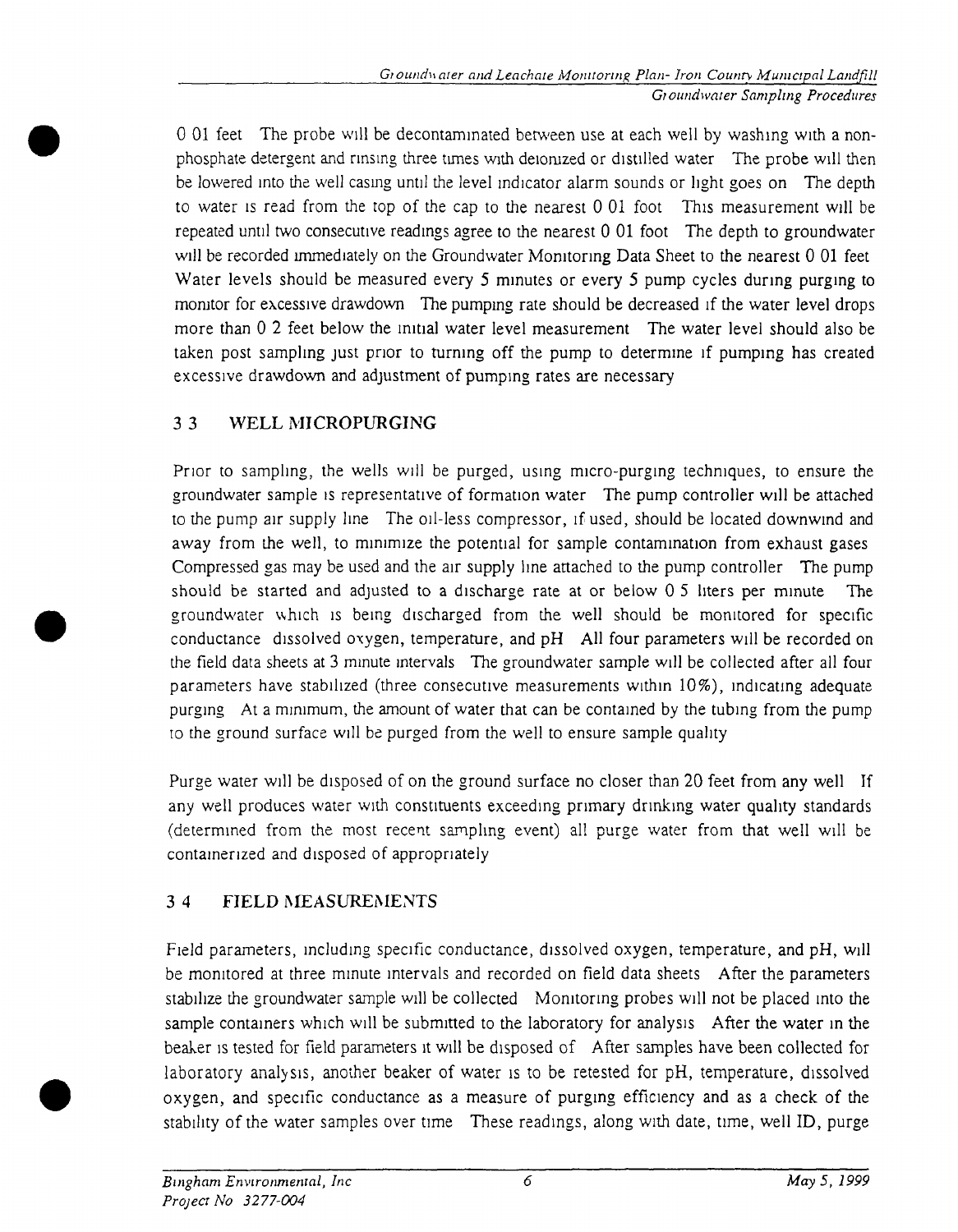volume, and presampling and post sampling water levels, will be recorded on the Groundwater^ Momtormg Data Sheet The mstrument(s) used to perform field measurements will be calibrated prior to sampling each well

#### **3 5 SAMPLE COLLECTION AND PRESERVATION**

After the field parameters have stabilized (dissolved oxygen is considered to be the best indicator) the pump discharge rate will be adjusted to a low flow of approximately 0 1 liters per minute to mmimize the potential for bottle overtopping The groundwater sampler will wear a new pair of disposable gloves to handle sampling equipment and sample containers at each well The groundwater samples will be collected directly from the pump discharge line into laboratory supplied bottles without filtering Table 3 summarizes the types of containers and associated preservatives that will be used for sample storage and transport Any required preservatives will be added to the containers m advance by the laboratory

| Tanic "<br>REQUIRED SAMPLE CONTAINERS AND PRESERVATIVES |                                                       |                 |                 |  |
|---------------------------------------------------------|-------------------------------------------------------|-----------------|-----------------|--|
| Parameter                                               | Sample Container                                      | Preservative    | Holding<br>Time |  |
| Volatile Organic<br>Compounds (VOCs)                    | Five $(5)$ 40 ml glass vials with<br>Teflon-lined lid | HCL, 4°C        | 14 days         |  |
| EDB, DBCP                                               | Two (2) 40 ml glass vials with<br>Teflon-lined lid    | $Na2SO4$ , 4°C  | 14 days         |  |
| TOC and $NH3$                                           | One (1) 16 ounce HDPE                                 | $H_2SO_4$ , 4°C | 28 days         |  |
| Inorganics                                              | One $(1)$ <sup>1</sup> / <sub>2</sub> gallon HDPE     | $4^{\circ}$ C   | 28 days         |  |
| Metals                                                  | One (1) 16 ounce HDPE                                 | $HNO3$ , 4 $°C$ | 6 months        |  |

| ı<br>ы | m |  |
|--------|---|--|
|        |   |  |

Sample containers will be filled m the following order to mimmize degradation of sensitive parameters

- 1 VOCs
- 2 TOC and NH<sub>3</sub>
- 3 Inorganics
- 4 Metals

Care should be taken to mamtam the lids on the containers until the time to fill the container with the sample Once filled, the containers should be immediately capped to minimize contact with dust and ambient air, and to avoid volatilization of the sample The VOC vials will be completely filled with zero head space Samples will be labeled and immediately stored on ice m a cooler

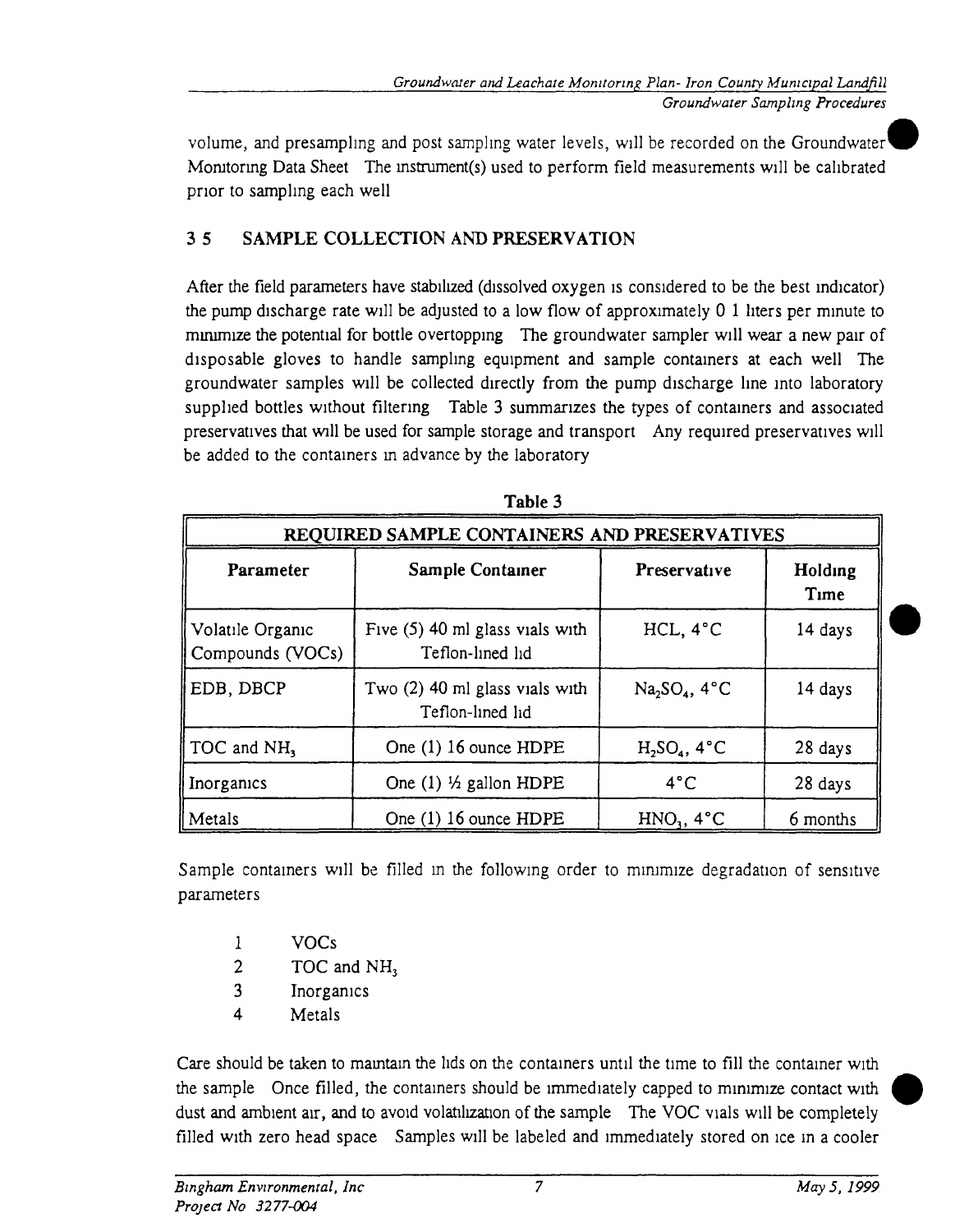until delivered to the laboratory for analysis under chain of custody Field blank and duplicate samples will be prepared as part of the QA/QC Plan outlined in Section Six

#### **3 6 DECONTAMINATION**

The water level mdicator, field parameters mstrument(s) and any other sampling equipment will be decontaminated between wells with a non-phosphate detergent, then triple rinsed with distilled (or deionized) water

#### **3 7 SAMPLE HANDLING**

Once collected, each sample will be immediately labeled, recorded on the Groundwater Monitoring Data Sheet, and placed in a sample cooler with ice for transport to the laboratory All samples will be delivered to the State of Utah Certified laboratory within a sufficient time frame to insure that project hold times will not be exceeded by the laboratory for the specified parameters Each sample will be accompanied by a chain-of-custody form filled out at the time of sample collection

#### **3 8 DOCUMENTATION**

An essential part of the sample collection activity is the documentation of the site measurements and ensuring the mtegnty of the sample from collection to data reporting The following records and actions will be taken

- 1 Sample Labels. All samples will be labeled with the sample identification, name of the sampler, date and time of collection, and type of preservative (if required) The sample label will be filled out completely and attached to each sample bottle or contamer at the time of collection
- 2 Chain-of-Custody. A chain-of-custody form will accompany all samples from the time of collection to completion of laboratory analysis The cham-of-custody record will establish the documentation necessary to trace sample possession from the time of collection through receipt by the analytical laboratory The original form will accompany the samples to the laboratory and copies will go into the project file Original forms will be retumed with the analytical results from the laboratory
- 3 Sampling Record. Pertinent field measurements and observations noted during sampling will be recorded by the field technician on the Groundwater Monitonng Data Sheet (one for each well) and in his field notes